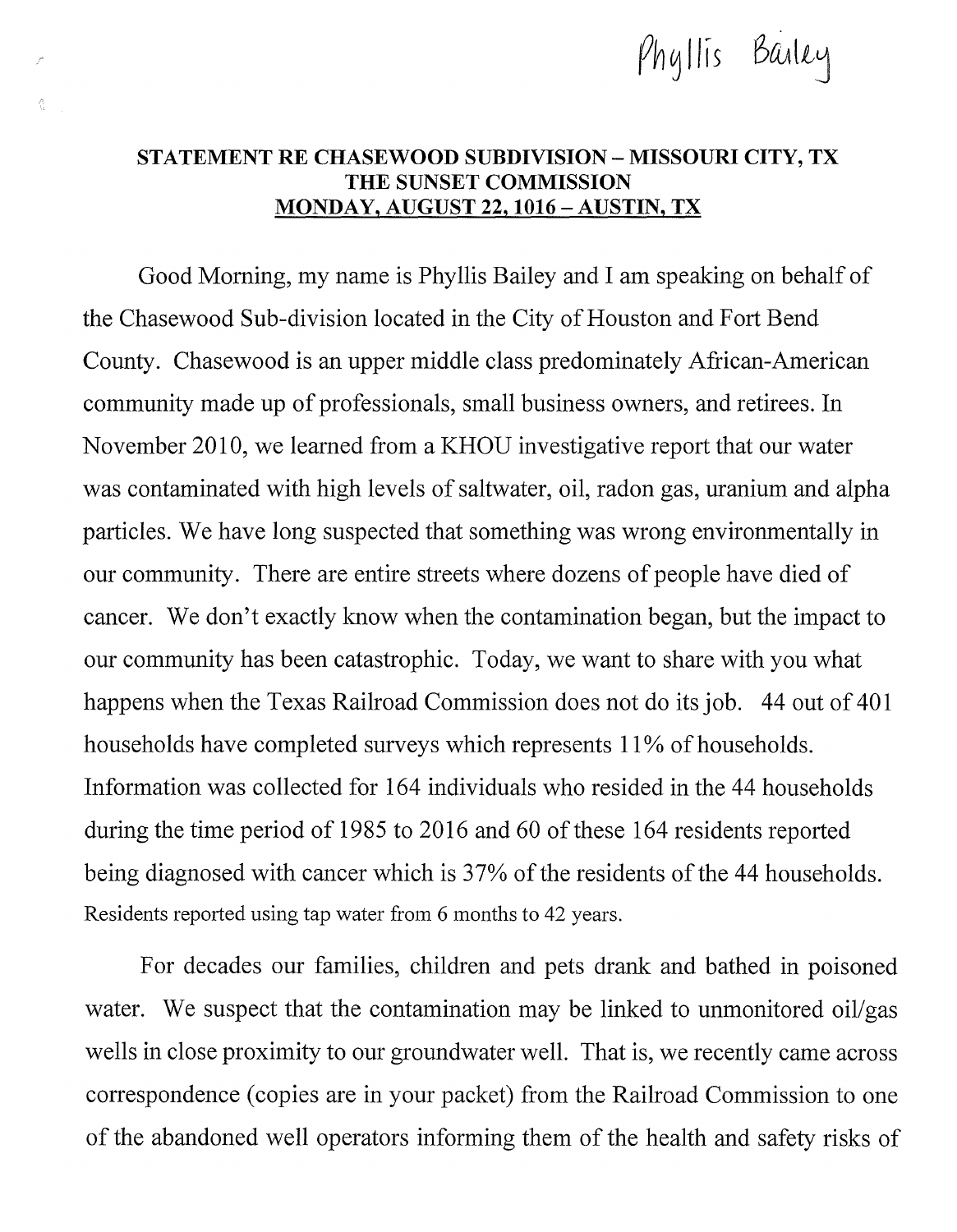their wells if not immediately plugged. In that 2009 letter the RRC stated that the abandoned wells "are leaking saltwater, oil or gas or are likely to leak such substances and that such leakage, occurring or likely to occur, will cause or will likely cause a serious threat of pollution or injury to the public health." RRC dropped the ball in its failure to closely monitor these abandoned wells and it has placed us all in jeopardy. In addition to the cancer deaths that we're aware of, it may be years before we know all of the long term health consequences associated with drinking that contaminated water.

.)

 $\frac{1}{2}$ 

After the investigative report aired, a subsequent meeting with Mayor Annise Parker, her leadership team, and city council members was held to where they attempted to reassure us that there was no radiation, radon gas or alpha particles in our water. However, the very next day the COH suspiciously moved quickly to plug our groundwater well and dismantled the water tanks behind our clubhouse. They did this without notifying the community, and prevented us from getting water samples from the tank to be tested along with our pipes. The residents did not have the wherewithal to stop this city action.

As you have heard, these families have been seriously impacted from the contamination in our water. We strongly support the Sunset Commission's recommendations to improve the monitoring and enforcement of wells, as well as increasing the bonding requirements for operators.

**However, for the residents of Chasewood the damage has already been done!** Our community never thought that we would be traveling on a bus to the State Capitol to appear before this commission asking for clean, safe and uncontaminated water. **There is a clear and present danger.** We can't dismiss the noted cancers as- being a medical anomaly. We ask as a community, where are